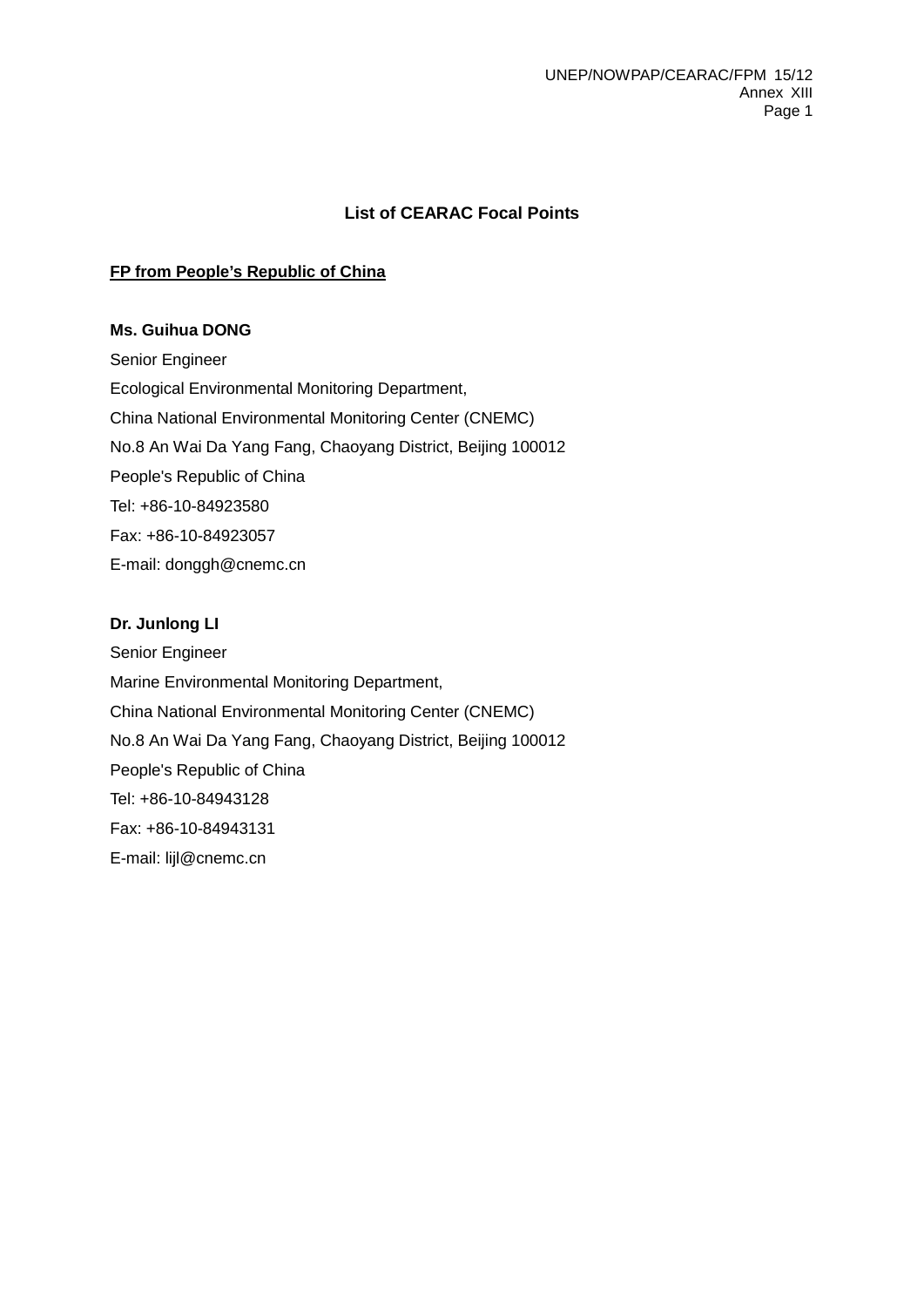UNEP/NOWPAP/CEARAC/FPM 15/12 Annex XIII Page 2

## **FP from Japan**

### **Mr. Katsunori YANO**

Deputy Director Office of Marine Environment Water Environment Division Environmental Management Bureau Ministry of the Environment JAPAN Kasumigasaki 1-2-2 Chiyoda-ku, Tokyo 100-8975 Japan E-mail: KATSUNORI\_YANO@env.go.jp

#### **Dr. Yasuwo FUKUYO**

Guest Professor Institute of Ocean Research and Development Tokai University 3-10-41 Nakashinjuku, Kashiwa, Chiba 277-0066 JAPAN Tel/Fax: +81-4-7128-8317 E-mail: ufukuyo@mail.ecc.u-tokyo.ac.jp

#### **Dr. Joji ISHIZAKA**

Professor, Director Professor, Director Institute for Space-Earth Environmental Research (ISEE) Division for Land-Ocean Ecosystem ResearchNagoya University Furo-cho, Chikusa, Nagoya, Aichi 464-8610 Japan Tel: +81-52-789-3487 Fax: +81-52-788-6206 E-mail: jishizak@nagoya-u.ac.jp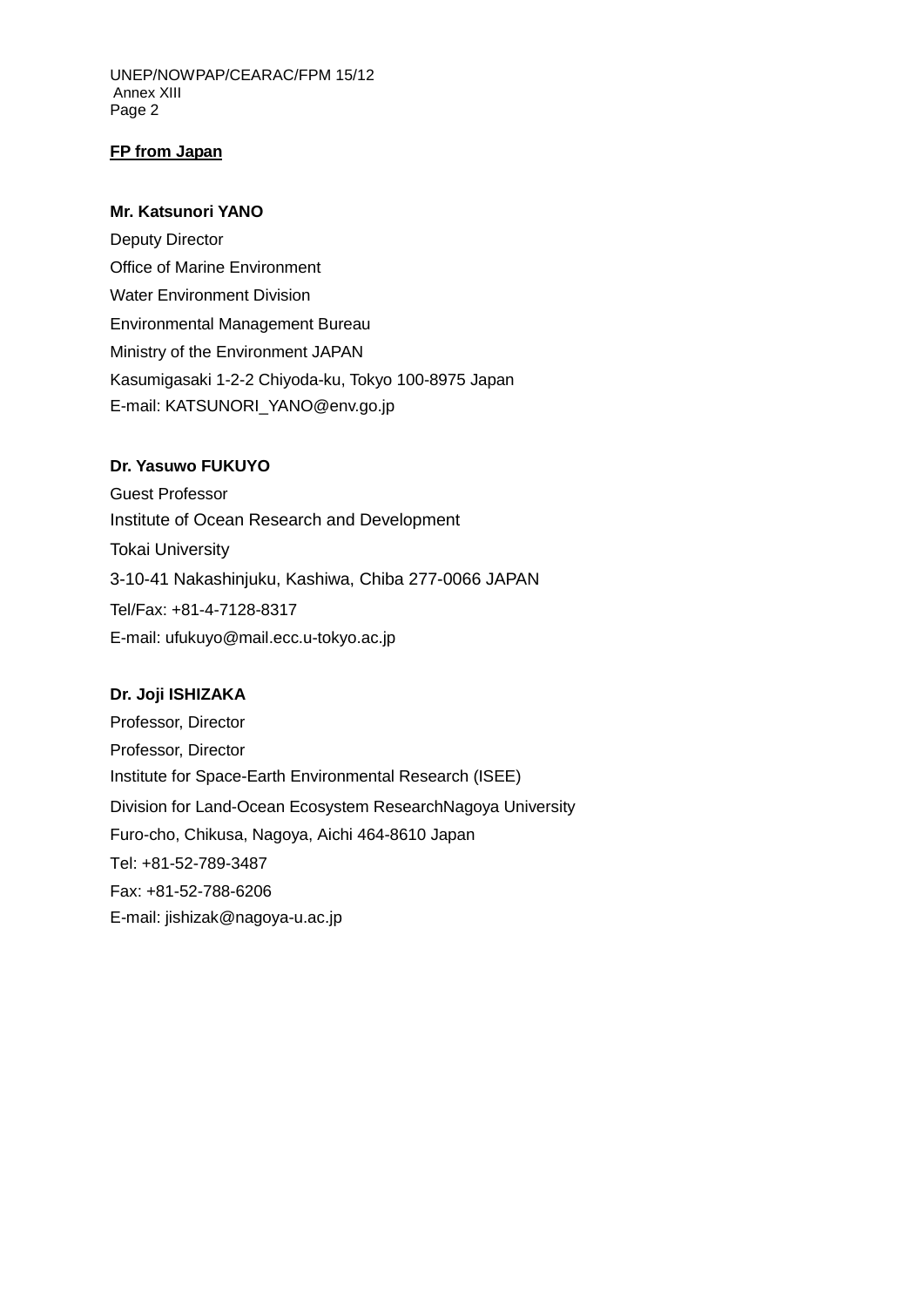# **FP from Republic of Korea**

# **Mr. Jae Yong CHOI**

Deputy director Ministry of Oceans and Fisheries(MOF) Marine Environment Policy Division Government Complex Sejong, 5-Dong, 94, Dasom2-Ro, Sejong-City, 339-012 Republic of Korea Tel: +82-44-200-5287 Fax: +82-44-200-5299 E-mail: jlong@korea.kr

# **Dr. Young Nam KIM**

International Affairs Team / Senior Researcher / Manager Korea Marine Environment Management Corp. (KOEM) 28 Songpa-dearo 28 gil, Songpa-gu, Seoul, 138-774 Republic of Korea Tel: +82-2-3498-8583 Fax: +82-2-3462-7707 E-mail: ynkim@koem.or.kr

# **Dr. Eun Chan YANG**

Introduce Researcher Korea Institute of Ocean Science & Technology(KIOST) 787 Haeanro, Ansan, Republic of Korea Tel: +82-31-400-6576 Fax: +82-31-408-5934 ecyang@kiost.ac.kr